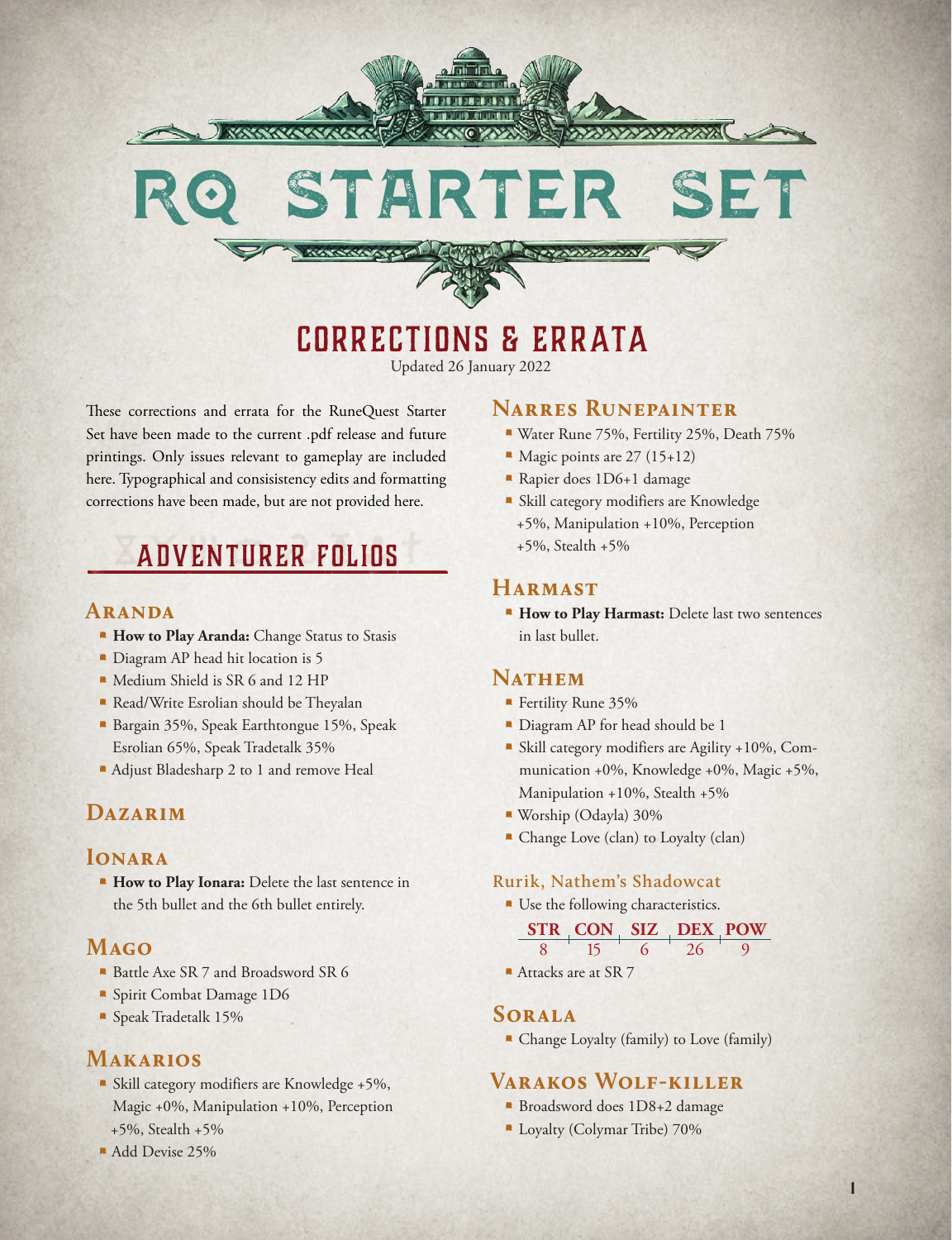#### **RUNEQUEST**

#### **Vasana**

- Diagram AP on arms and legs should be 6 each
- Add Dark Walk (1 pt, Air Rune, page 42) to spells

#### **Molon, Vasana's Buffalo**

- Adjust HP in each hit location by  $+1$
- Head Butt & Trample attacks are SR 7
- . Head Butt & Trample attacks PTS are —

#### **Vishi Dunn**

- Change Ride (Horse) 40% to Ride (High Llama) 65%
- . Speak Tradetalk 25%, Track 20%

#### **Cousin Monkey**

**AKRO** 

Use this hit location chart.

| <b>HIT LOCATIONS</b>  |            |       |  |
|-----------------------|------------|-------|--|
| <b>LOCATION</b>       | <b>D20</b> | AP/HP |  |
| <b>Right Hind Leg</b> | $1 - 2$    | 2/7   |  |
| <b>Left Hind Leg</b>  | $3 - 4$    | 2/7   |  |
| <b>Hindquarters</b>   | $5 - 7$    | 2/9   |  |
| <b>Forequarters</b>   | $8 - 10$   | 2/9   |  |
| <b>Right Foreleg</b>  | $11 - 13$  | 2/7   |  |
| <b>Left Foreleg</b>   | $14 - 16$  | 2/7   |  |
| Head                  | $17 - 20$  | 2/8   |  |

# **Vishi Dunn's High Llama** . HP should be 23

- $\blacksquare$  HP should be 23<br> $\blacksquare$  Attacks are at SR 7
- 

### **Vostor**

- Add Worship (Seven Mothers) 30%
- Search 30%, Track 10%

### **Yanioth**

- **ANIOTH**<br>■ Adjust HP in diagram by +1 per hit location Adjust HP in diag<br>• Adjust STR to 13
- 
- Adjust STR to 13<br>• Medium Shield SR is 6
- . Read/Write Theyalan 15%

## Book 1 – Rules

#### **Page 6, 1st column, 2nd paragraph:**

. Change "he does" to "he does not"

**Page 9, 2nd column, Opposed Resolution, "Tie" bullet**  point: Change "same number" to "same type of success"

**Page 18, 1st column, Inspiration, "Failure" bullet point:**  Modifier is −10%, not −20% (this is correct in the rules reference handout)

Page 27, 1st column, 2nd bullet: Add "and ignores armor."

Page 29, 2nd column, Natural Healing: Delete "and the speed of healing increases" from the 4th sentence.

**Page 41, Bind Ghost:** Type should be *Ritual*, not *Instant*

#### **Page 42:**

- . **Command Worshippers:** Delete "Instant"
- . **Cure All Disease:** Add "*Instant*" to Type

**Page 43, Dismiss Cult Spirit (Elemental):** Rename to "**Dismiss (type) Elemental**"

**Page 44, Healing Trance:** "*Temporal*" should be "*Duration (special)*"

#### **Page 47:**

- . **Oath:** "*Permanent*" should be "*Duration (special)*"
- . **Passage:** Add "*Type: Ritual*"
- . **Path Watch:** Add "*Type: Self, Duration (special)*"

**Page 48, Safe:** Add "*Type: Touch, Duration*"

#### **Page 49:**

- . **Shield:** Magic Rune should be "*Rune varies by cult*"
- . **Spell Trading:** Cost is 2, not 2+
- . **Spirit Armor Enchantment:** Cost is 1+, not 1
- . **Summon (Cult Spirit):** Magic Rune should be "*Rune varies by cult*"

#### **Page 50:**

- **Example 1** Summon Elemental (type): Rename to "**Summon (type) Elemental**" and Magic Rune should be "*Rune varies by cult*"
- . **Summon Healing Spirit:** Replace Fertility Rune with Harmony Rune

**Page 51, Warding:** Cost should be 1+, and add "*Type: Ritual*"

**Page 54, 1st column, 3rd full paragraph:** Add "(**INT×3**)" after "concentration check".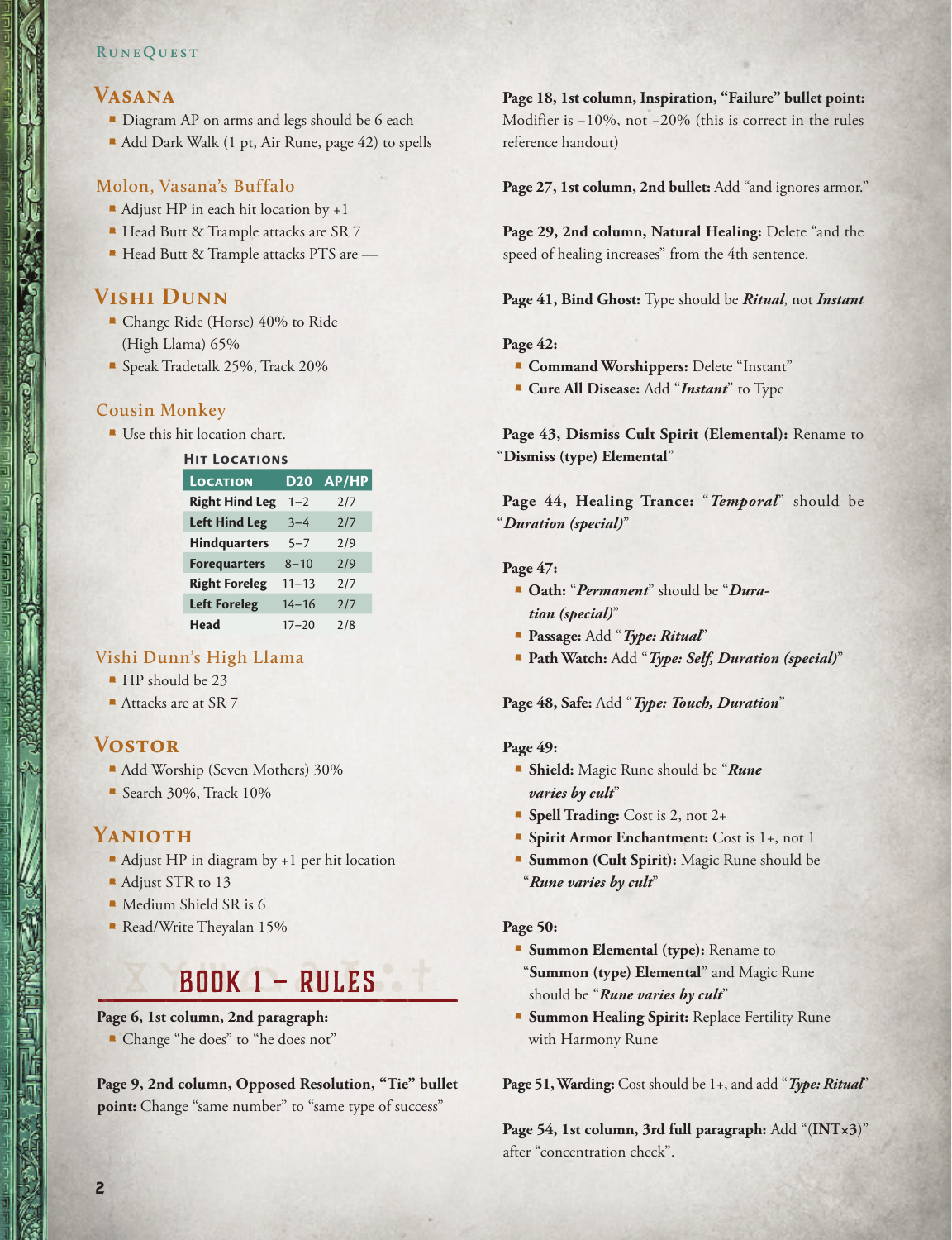**Oscrescop WAY** 

Page 58, Knockout or Stunning: Remove "or Stunning" from section title.

Pages 60-61, Skills Over 100%: Add the following text after the example on page 61.

Also, an adventurer with a skill above 100% may perform multiple attacks in a round, if there are adequate strike ranks to do so. The skill must be divided into two or more increments, with each having a minimum of 50%.

**Page 61, Thrown or Dropped Objects:** Replace second bullet with this:

. For every 3 SIZ an object has (round down), add 1D3 to the damage it does.

Page 61, Two Weapon Combat: Remove last paragraph of entry (it has been moved to **Skills Over 100%**).

## Book 2 – Glorantha

- . **Page 26, Jonstown Area map:** Map has been updated to correctly show the border between the Cinsina and Culbrea Tribal lands. Horse Rest is now clearly in Culbrea territory.
- . **Page 60, Farfield:** Correct name is "Farview"
- **Page 60, Gejay Hills:** Change to "separate" to "once separated"
- . **Page 60, Horse Rest:** Description is correct, map on page 26 has been corrected.

## Book 3 – SoloQuest

**INTERIOR ART:** Hazem Ameen, Dimitrina Angelska, Antonia Doncheva, Michelle Lockamy, John McCambridge Robson Michel, Löic Muzy, Mark Smylie, Gábor Szügyi

Page 26, Entry 72, 3rd paragraph: Delete the last sentence about the consequences of a fumble.

Page 38, Entry 121: "Stealth" should be "Move Quietly"

Page 42, Entry 135: Delete "plus 1 for each additional Rune point spent", and "45%" should be "50%"

Page 47, Caption: Should be "Spoils of War"

Page 50, Entries 170 and 172: Text has been clarified to be nonspecific as to what weapons Vasana is using.

## Book 4 – Adventures

Page 10, Dark Troll Mercenaries: Extinguish should be 1, not (1)

**Page 13, 2nd column, 2nd paragraph, 3rd sentence:**  "Colymar" should be "Cinsina"

**Page 15, To Mernyr's Landing Map:** "Clay Man" should be "Frithan"

**Pages 26–27:** This not a correction so much as a clarification. **The phases of the fire are not intended to be played through as if they are combat rounds.** Instead, each phase should be defined by the gamemaster as required, allowing the adventurers to perform their desired actions.

Page 39, Andralor: Rune Points should be 0 out of 2, not 0 out of 4

**Page 40, Marnus:** Use this hit location chart:

| <b>HIT LOCATIONS</b> |           |  |
|----------------------|-----------|--|
| <b>D20</b>           | AP/<br>НP |  |
| $01 - 02$            | 1/3       |  |
| $03 - 04$            | 1/3       |  |
| $05 - 07$            | 1/4       |  |
| $08 - 10$            | 1/4       |  |
| $11 - 13$            | 1/3       |  |
| $14 - 16$            | 1/3       |  |
| $17 - 20$            | 1/4       |  |
|                      |           |  |

Page 42: Ivarni: Rune Points should be 0 out of 2, not 0 out of 1

Page 48, 2nd column, 7th paragraph: Change "three meters" to "several meters"

**Page 61, Slud:** 1H Club has SR 4

Page 62, 1st paragaph: Should be Ironhand 2

Page 67, Rock Lizard Ghosts: Move should be 16

**Page 70, 2nd column, 2nd paragraph, last sentence:**  Remove the words "at the position marked by the asterisk".